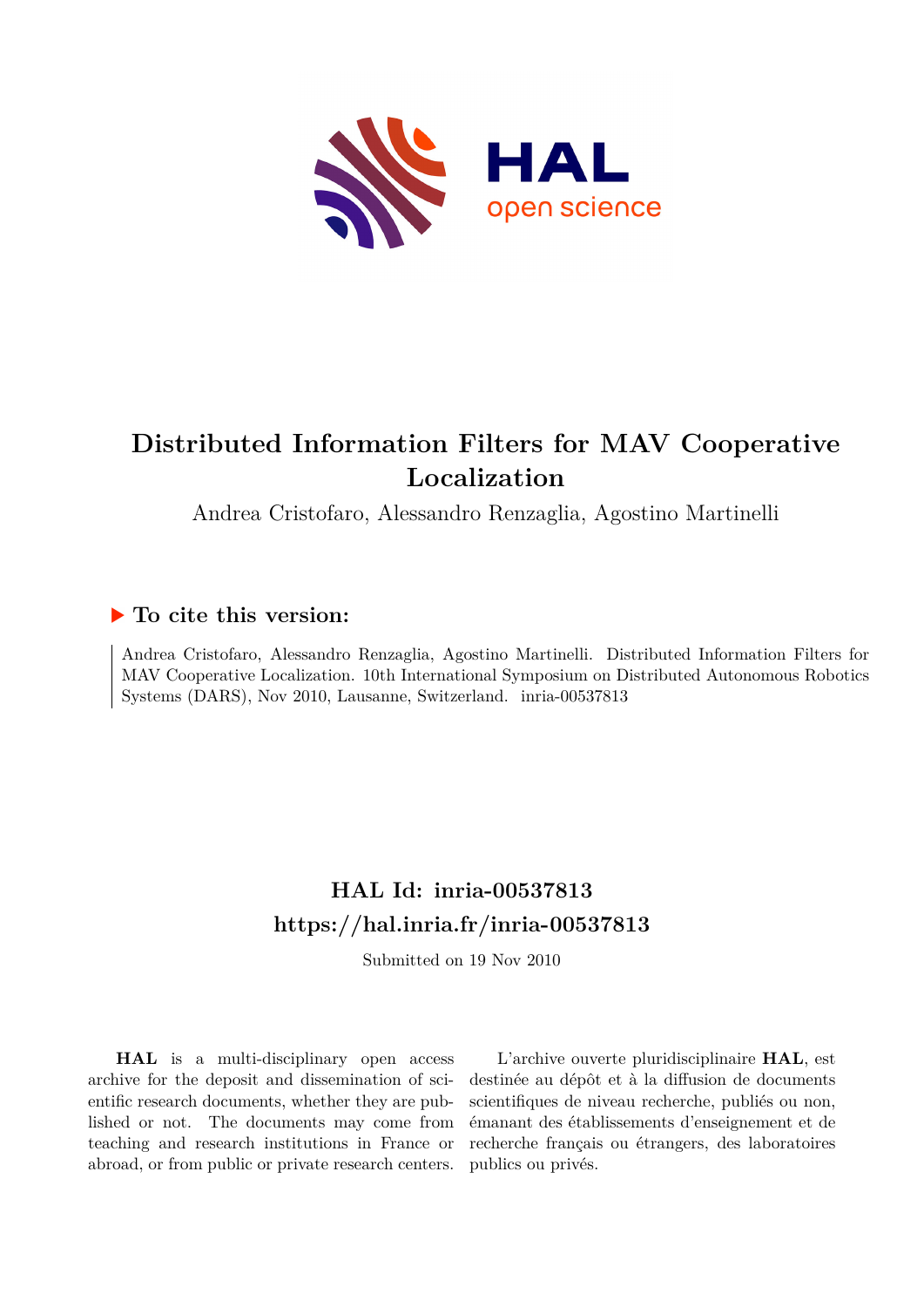Andrea Cristofaro, Alessandro Renzaglia and Agostino Martinelli

**Abstract** This paper introduces a new approach to the problem of simultaneously localizing a team of micro aerial vehicles (MAV) equipped with inertial sensors able to monitor their motion and with exteroceptive sensors. The method estimates a delayed state containing the trajectories of all the MAVs. The estimation is based on an Extended Information Filter whose implementation is distributed over the team members. The paper introduces two contributions. The former is a trick which allows exploiting the information contained in the inertial sensor data in a distributed manner. The latter is the use of a projection filter which allows exploiting the information contained in the geometrical constraints which arise as soon as the MAV orientations are characterized by unitary quaternions. The performance of the proposed strategy is evaluated with synthetic data. In particular, the benefit of the previous two contributions is pointed out.

# **1 Introduction**

In recent years, flying robotics has received significant attention from the robotics community. The ability to fly allows easily avoiding obstacles and quickly having an excellent birds eye view. These navigation facilities make flying robots the ideal platform to solve many tasks like exploration, mapping, reconnaissance for search and rescue, environment monitoring, security surveillance, inspection etc. In the framework of flying robotics, micro aerial vehicles (MAV) have a further advantage. Due to the small size they can also be used in narrow out- and indoor environment and they represent only a limited risk for the environment and people living in it. One of the main prerequisite for the successful accomplishment of many tasks is a precise vehicle localization. Since micro aerial vehicles are equipped with low

A. Cristofaro, INRIA Rhône-Alpes, Grenoble, France, e-mail: andrea.cristofaro@inrialpes.fr

A. Renzaglia, INRIA Rhône-Alpes, Grenoble, France, e-mail: alessandro.renzaglia@inrialpes.fr

A. Martinelli, INRIA Rhône-Alpes, Grenoble, France, e-mail: agostino.martinelli@inrialpes.fr

<sup>1</sup>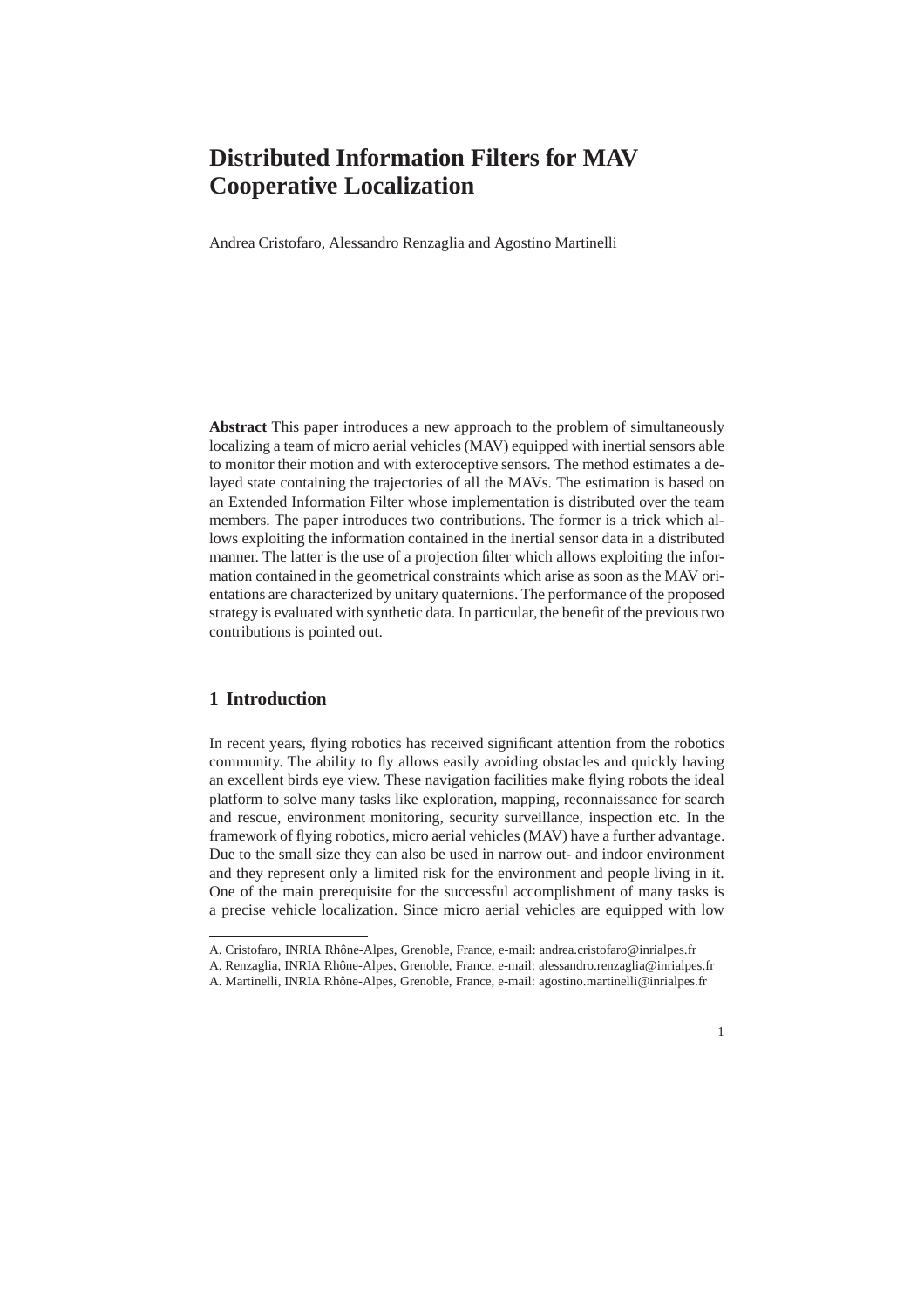computational capabilities an efficient solution must be able to distribute the computation among all the agents in order to exploit the computational resources of the entire team. Distributing the computation has also another key advantage. It allows us to make the solution robust with respect to failures. On the other hand, distributing the computation must also account for the limited communication capabilities. The cooperative localization problem was formulated in [10] and it has been faced by many authors so far. Fox and collaborators [3] introduced a probabilistic approach based on Markov localization. Their approach has been validated through real experiments showing a drastic improvement in localization speed and accuracy when compared to conventional single robot localization. Other approaches take advantage of relative observations for multi-robot localization [4, 5, 9, 15, 16, 19]. In [5] a method based on a combination of maximum likelihood estimation and numerical optimization was introduced. This method allows to reduce the error in the robot localization by using the information coming from relative observations among the robots in the team. In [16], a distributed multi robot localization strategy was introduced. This strategy is based on an Extended Kalman Filter to fuse proprioceptive and exteroceptive sensor data. In [12], the same approach was adapted in order to deal with any kind of relative observations among the robots. In [16], it was shown that the equations can be written in a decentralized form, allowing the decomposition into a number of smaller communicating filters. However, the distributed structure of the filter only regards the integration of the proprioceptive data (i.e. the so called prediction phase). As soon as an observation between two robots occurs, communication between each member of the team and a single processor (which could be embedded in a member of the team) is required. The same communication skill is required when even an exteroceptive measurements which only regards a single robot occurs (e.g. a GPS measurement). Furthermore, the computation required to integrate the information coming from this observation is entirely performed by a single processor with a computational complexity which scales quadratically with the number of robots. Obviously, the centralized structure of the solution in dealing with exteroceptive observations becomes a serious inconvenience when the communication and processing capabilities do not allow to integrate the information contained in the exteroceptive data in real time. In particular, this happens as soon as the number of robots is large, even if each robot performs very few exteroceptive observations. In [13] this problem was considered. However, the structure of the filter was maintained the same as in [16] (namely centralized in dealing with exteroceptive data). Each robot was supposed to be equipped with several sensors and the optimal sensing frequencies were analytically derived by maximizing the final localization accuracy. The limit of this approach is that as the number of robots increases, the sensing frequencies reduce. In other words, by performing the estimation process in a centralized fashion it is necessary to reduce the number of observations to be processed as the number of robots increases. Hence, distibuting the entire estimation process can provide a great improvement. Very recently a decentralized cooperative localization approach has been presented in [11].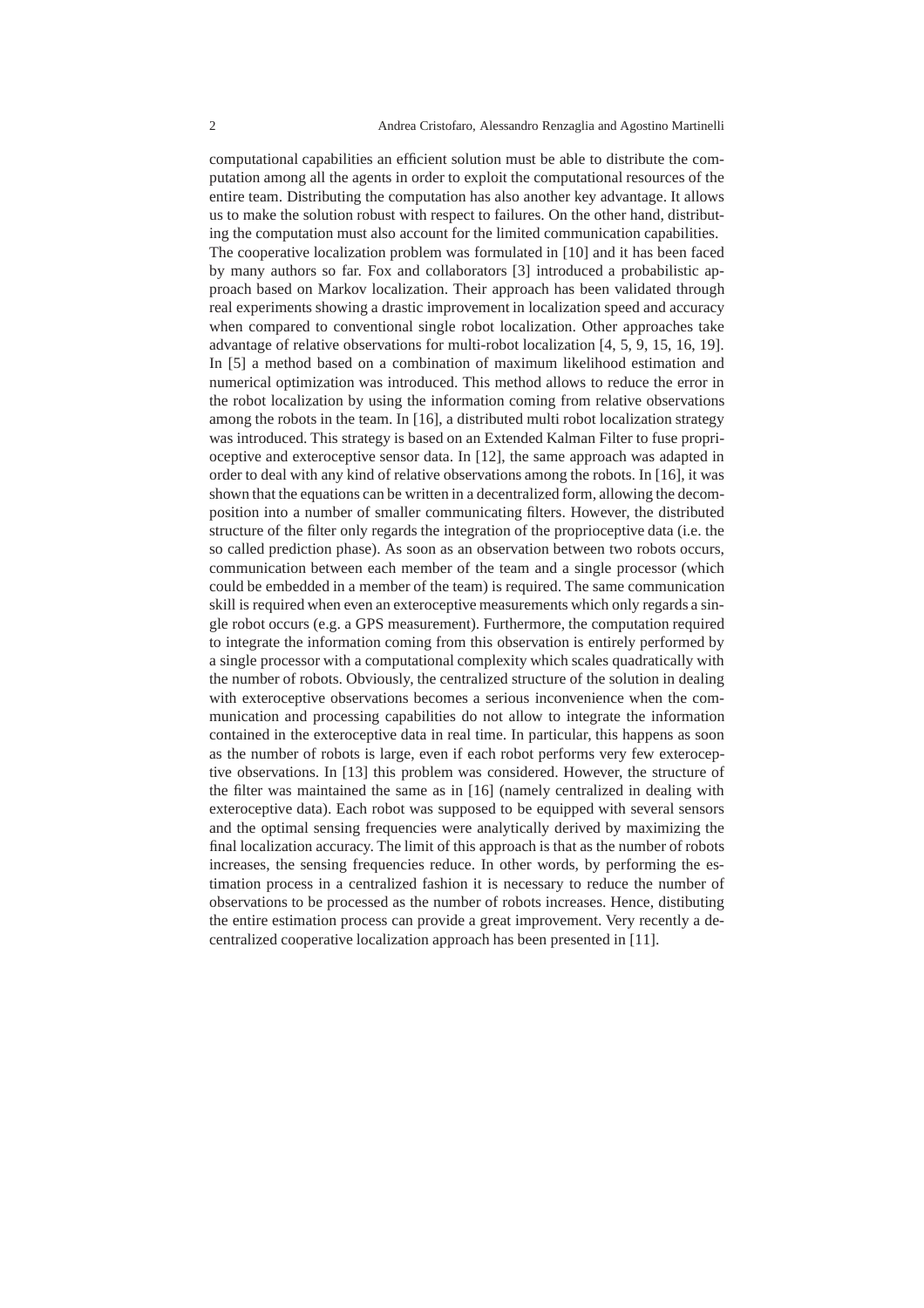The information filter is very appealing in this framework since the integration of the exteroceptive data is very simple and could be easily distributed. On the other hand, the equations which characterize the prediction step are much more complex and their distributed implementation seems to be forbidden. This is a serious inconvenience since the proprioceptive data run at a very high frequency.

Eustice et al. [2] and Caballero et al. [1] have recently shown that by using a delayed state also the prediction step has some nice properties. In particular, in [2] a solution to the SLAM problem by using an Extended Information Filter (EIF) to estimate a delayed state has been proposed. In [1] the tracking problem has been considered.

In this paper we consider the problem of cooperative localization in 3*D* when the MAVs are equipped with inertial sensors and exteroceptive sensors (e.g. range sensors and GPS). We adopt a delayed state and we perform its estimation by using an Extended Information Filter. We introduce a simple trick which allows us to mathematically express the quantities measured by the IMU (Inertial Measurement Unit) as a function of the delayed state (i.e. the state to be estimated). In other words, by using this trick, the link between sensor-state for the IMU (which are typically proprioceptive sensors) has the same mathematical expression of the one which characterizes an exteroceptive observation. This allows us to use the equations of the integration of the exteroceptive data also to integrate the IMU data. In this way the equations of the EIF prediction step are never used and the overall estimation process can be easily distributed.

The second contribution of this paper is related to another important issue which arises when dealing with a 3*D* environment. The orientation of a MAV which moves in 3*D* is provided by 3 parameters. On the other hand, the MAV dynamics become very easy by adopting quaternions. However, this parameterization is redundant. This means that part of the information is frozen in a geometrical constraint. Without using this constraint part of the information is not exploited and the overall precision gets worse. To the best of our knowledge, this issue has never been considered in the framework of flying robotics. On the other hand, the problem of exploiting the information contained in geometrical constraints is not new in the mobile robotics literature. In particular, it has been considered in SLAM when using a relative map. To this regard a new filter, the projection filter, has been introduced [14]. In this paper we will adopt the same approach. In particular, we consider the geometrical constraint (expressing that the quaternion must be unitary) as an ideal observation.

The paper is structured as follows. In Section 2 it is given a detailed description of the dynamics, the measurement model and the estimation process with the EIF for a single MAV. Section 3 is dedicated to the extension of the previous results to multi robot systems; in particular a distributed EIF algorithm is presented, taking into account relative observations between the robots. In Section 4 we present some simulation results to illustrate the efficiency of the estimation algorithm.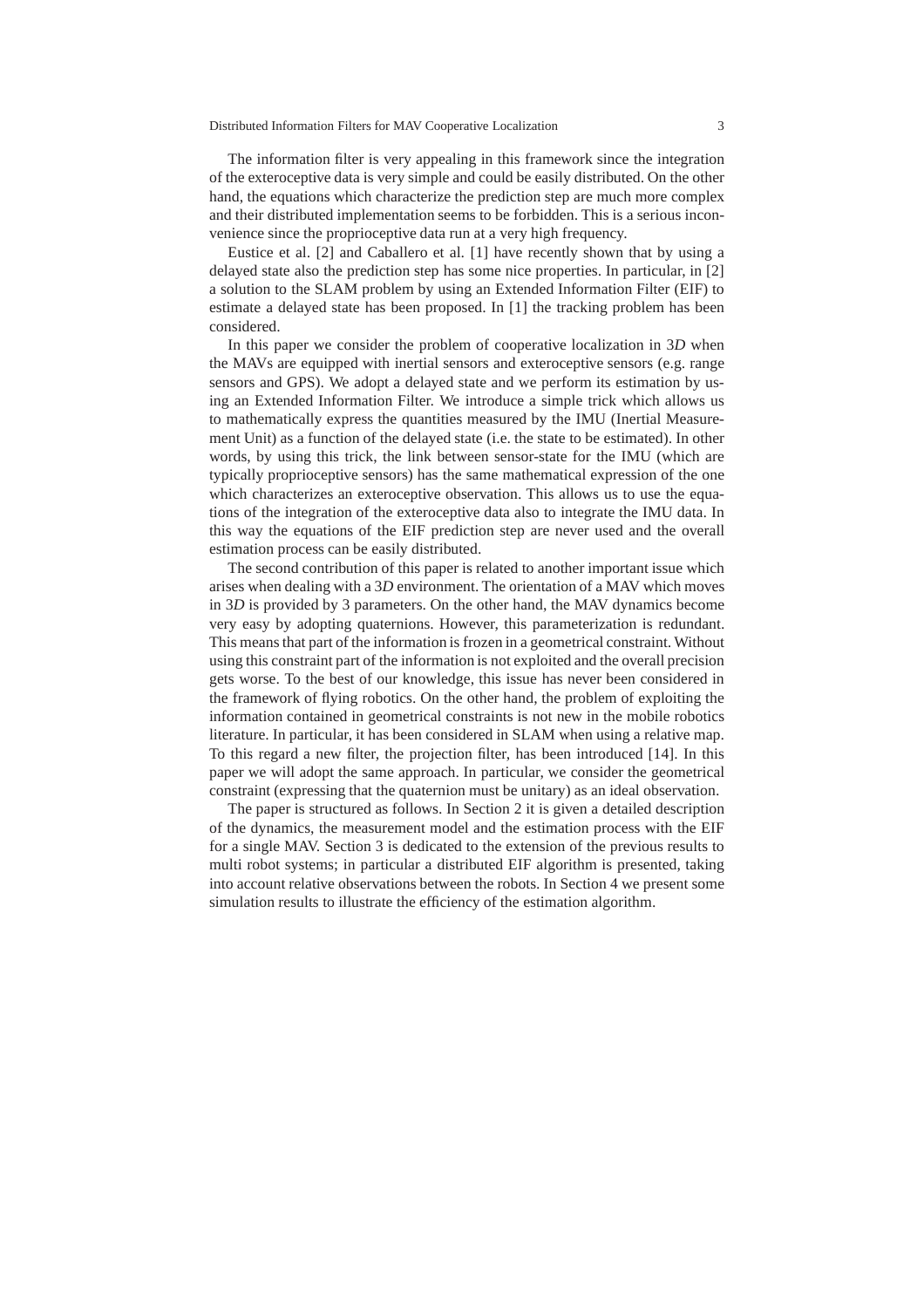### **2 The Case of One Single MAV**

For the sake of clarity, we begin our analysis by the description of the model for a single MAV. The extension of the presented dynamics and measurement model to multi robot systems is straightforward.

### *2.1 The System*

We provide here a mathematical description of our system. We introduce a global frame, whose *z*-axis is the vertical one. Let us consider a MAV equipped with IMU proprioceptive sensors (an accelerometer and a gyroscope) as well as some suitable exteroceptive sensors (GPS, range sensors). In this paper we assume that the IMU data are unbiased. From a practical point of view, unbiased data can be obtained by continuously calibrating the IMU sensors (see for instance [6]). The configuration of the MAV is described by a vector  $(r, v, \theta) \in \mathbb{R}^9$  where  $r = (r_x, r_y, r_z) \in \mathbb{R}^3$  is the position,  $v = (v_x, v_y, v_z) \in \mathbb{R}^3$  is the speed and  $\theta = (\theta_r, \theta_p, \theta_y) \in \mathbb{R}^3$  assignes the MAV orientation:  $\theta_r$  is the roll angle,  $\theta_p$  is the pitch angle and  $\theta_y$  is the yaw angle. We will adopt lower case letters to express a quantity in the global frame, while capital letters for the same quantity expressed in the local frame (i.e. the one attached to the MAV).The system description can be simplified adopting a quaternions framework. We recall that the quaternions space **H** is the noncommutative set of elements

$$
\mathbf{H} = \left\{ q_t + q_x i + q_y j + q_z k : \quad q_t, q_x, q_y, q_z \in \mathbf{R}, \quad i^2 = j^2 = k^2 = ijk = -1 \right\}.
$$

For an arbitrary quaternion  $q = q_t + q_x i + q_y j + q_z k$ , we define the conjugate element  $q^* = q_t - q_x i - q_y j - q_z k$  and the norm  $||q|| = \sqrt{qq^*} = \sqrt{q^* q} = \sqrt{q_t^2 + q_x^2 + q_y^2 + q_z^2}$ .

Let us denote by  $a_g$  the gravity acceleration (i.e.  $a_g = -(0,0,g)$  with  $g \simeq 9.81 \frac{m}{s^2}$ ) and by  $A, \Omega$  the acceleration and the angular speed provided by the IMU; regarding the acceleration, the one perceived by the accelerometer (*A*) is not simply the MAV acceleration  $(\overline{A})$ : it also contains the gravity acceleration  $(A_g)$ . In particular, we have  $A = \overline{A} - A_g$  since, when the camera does not accelerate (i.e.  $\overline{A} = 0$ ) the accelerometer perceives an acceleration which is the same of an object accelerated upward in the absence of gravity.

The continuous-time dynamics of the MAV is given by the following system of ordinary differential equations

$$
\dot{r} = v \tag{1}
$$

$$
\dot{\mathbf{v}} = q \cdot \overline{\mathbf{A}} \cdot q^* = q \cdot \mathbf{A} \cdot q^* + a_g \tag{2}
$$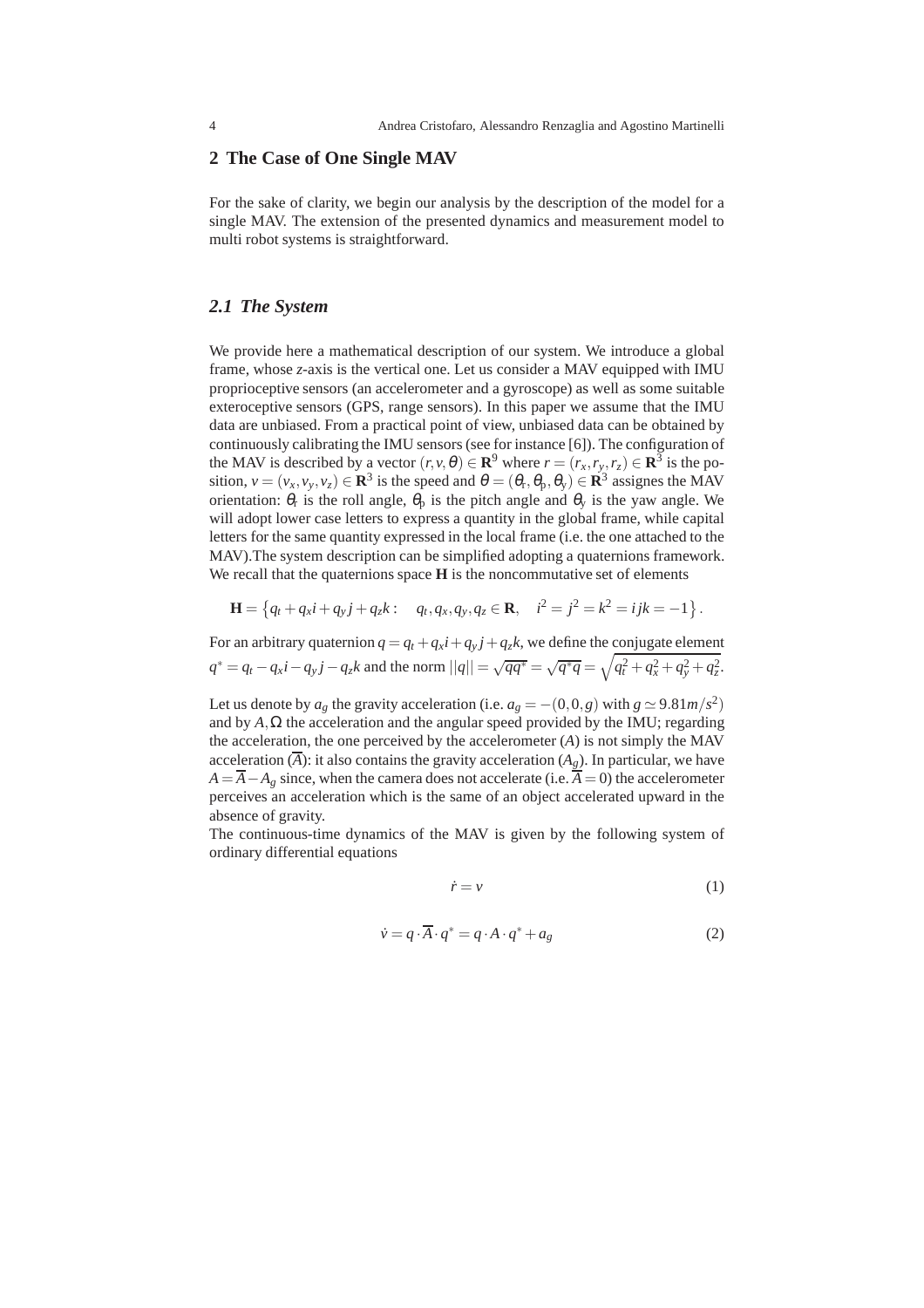$$
\dot{q} = \frac{1}{2}q \cdot \Omega \tag{3}
$$

where  $r, v, \Omega, A$  are purely imaginary quaternions, while *q* is a unitary quaternion. The following relations for roll, pitch and yaw angles  $\theta_r$ ,  $\theta_p$ ,  $\theta_y$  hold

$$
\theta_{\rm r} = \frac{q_t q_x + q_y q_z}{1 - 2(q_x^2 + q_y^2)}
$$

$$
\theta_{\rm p} = q_t q_y - q_x q_z
$$

$$
\theta_{\rm y} = \frac{q_t q_z + q_y q_x}{1 - 2(q_y^2 + q_z^2)}.
$$

During the exploration, the MAV performs measurements thanks to its exteroceptive sensors equipment; such measurements can be individual (i.e. GPS-based measurements) as well as relative to other MAVs poses or to the position of fixed landmarks. The general single MAV observation equation is given by

$$
z = h(r, v, q) \tag{4}
$$

where  $h(\cdot,\cdot,\cdot)$  is a known function.

In the case the exteroceptive sensor is a GPS, the observation equation is very simple as it is linear

$$
z_{GPS} = r.\tag{5}
$$

# *2.2 Estimation with the EIF: the integration of the exteroceptive data*

Let us denote with  $\Sigma$  and  $\xi$  the information matrix and the information vector respectively; in addition let  $R$  be the covariance matrix characterizing the measurement error for an exteroceptive sensors. The update equations at the time step *i* are (see [20]):

$$
\Sigma_i = \overline{\Sigma}_i + \Sigma_{obs}, \qquad \Sigma_{obs} = H_i^T R^{-1} H_i,\tag{6}
$$

$$
\xi_i = \overline{\xi}_i + \xi_{obs}, \qquad \xi_{obs} = H_i^T R^{-1} \left[ z_i - h(\overline{\mu}_i) + H_i \overline{\mu}_i \right], \tag{7}
$$

where  $\Sigma_i, \xi_i$  are the predicted information matrix and information vector,  $\overline{\mu}_i$  $\sum_{i}^{-1} \overline{\xi}_{i}$  is the predicted mean value and *H<sub>i</sub>* is the Jacobian of the observation function *h* evaluated at  $\overline{\mu}_i$ . The structure of such equation is very simple as the update consists only in summing the new information from the exteroceptive sensors to the predicted values.

The case of GPS observations is even easier to treat; since the function *h* is linear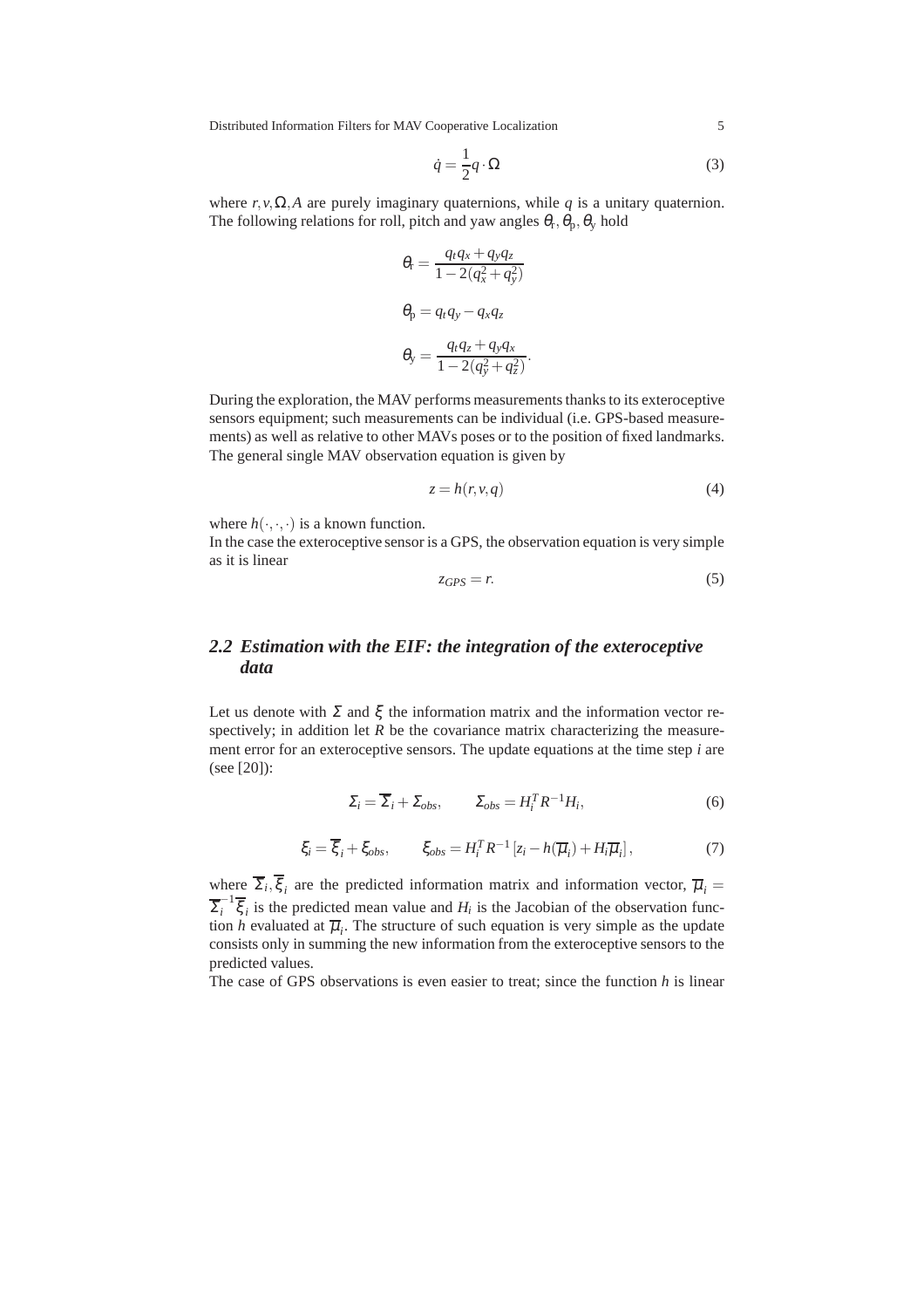we have  $h(\overline{\mu}_i) = H_i \overline{\mu}_i = \overline{\mu}_i$  and hence the update equation for the information filter is

$$
\xi_i = \overline{\xi}_i + H_i^T R^{-1} z_i.
$$

In particular the explicit computation of the mean value is not performed and this is a key advantage since the information matrix inversion requires in general a high computational burden.

# *2.3 Estimation with the EIF: the integration of the proprioceptive data*

Denoting by *Q* a noise term affecting the system dynamics, the prediction steps are given by

$$
\overline{\Sigma}_{i} = \left[ F_{i} \Sigma_{i-1}^{-1} F_{i}^{T} + Q \right]^{-1}, \tag{8}
$$

$$
\overline{\xi}_i = \overline{\Sigma}_i F_i \Sigma_{i-1}^{-1} \xi_{i-1},\tag{9}
$$

where  $F_i$  is the Jacobian of the dyanmics evaluated at the estimated mean value  $\mu_{i-1} = \Sigma_{i-1}^{(-1)}$ *i*−1 ξ*i*−1.

*Remark 1.* In a multi robot scenario, where  $\Sigma$  and  $\xi$  characterize the probability distribution of all the MAVs, a distributed algorithm for the implementation of update equations (6)-(7) can be designed (see Section 3 and [1]). On the other hand, the prediction equations (8)-(9) are more complicated and they cannot be easily distributed. Nevertheless we will show that, once a delayed-state is considered, data obtained from proprioceptive sensors can be integrated using only the update equations (6)-(7).

Let us introduce the delayed-state

$$
X_i = (r_0, q_0, r_1, \dots, r_i, q_i)
$$

containing all MAV poses until the *i*-th time step. The discretization of the dynamics equations over a <sup>∆</sup>*t* time-step interval gives

$$
r_{i+1} = r_i + v_i \Delta t \tag{10}
$$

$$
v_{i+1} = v_i + q_i \cdot \int_i^{i+\Delta t} A dt \cdot q_i^* + a_g \Delta t \tag{11}
$$

$$
q_{i+1} = q_i + \frac{1}{2}q_i \cdot \int_i^{i+\Delta t} \Omega dt \tag{12}
$$

From Equation (10) we can get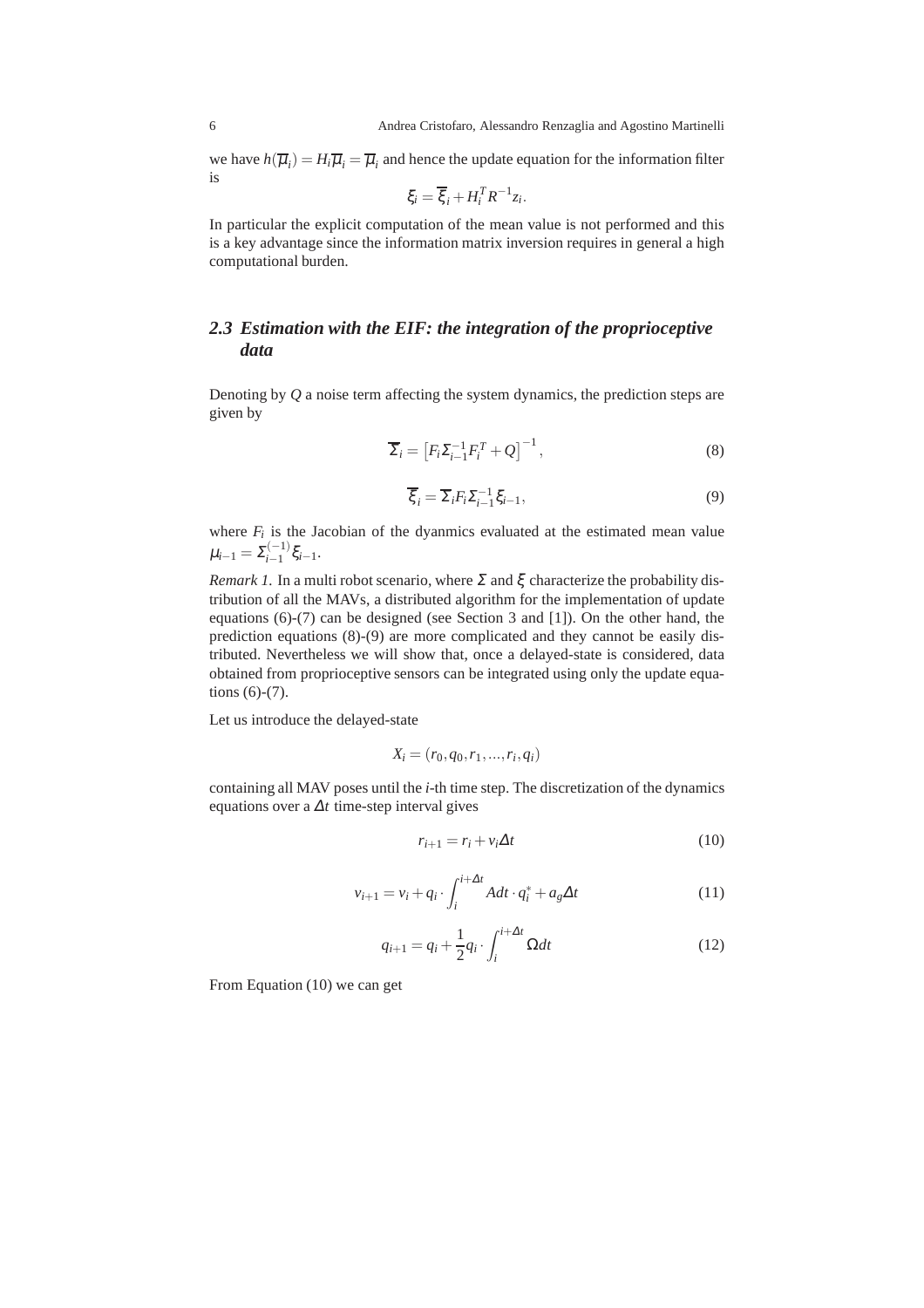$$
v_i = (r_{i+1} - r_i)/\Delta t
$$

and hence the following recursive formula holds

$$
r_{i+1} = 2r_i - r_{i-1} + \Delta t \left( q_i \cdot \int_i^{i+\Delta t} A dt \cdot q_i^* + a_g \Delta t \right),
$$
 (13)

corresponding to a second order continuous-time evolution. Setting

$$
\tilde{A}_i = \int_i^{i + \Delta t} A dt \tag{14}
$$

and

$$
\tilde{\Omega}_i = \int_i^{i + \Delta t} \Omega dt, \tag{15}
$$

the proprioceptive measurements can be regarded as delayed-state dependent functions:

$$
\tilde{A}_i = h_A(r_{i-2}, r_{i-1}, r_i, q_i) = \frac{q_i^*(-a_g\Delta t^2 + r_i - 2r_{i-1} + r_{i-2})q_i}{\Delta t}
$$

$$
\tilde{\Omega}_i = h_{\Omega}(q_{i-1}, q_i) = 2q_{i-1}^*(q_i - q_{i-1}).
$$

In other words,  $\tilde{A}_i$  and  $\tilde{\Omega}_i$  are functions of the state  $X_i$  to be estimated; moreover, since we are considering the discrete dynamics given by (12)-(13), there is no need to include the MAV speed  $v$  into the state vector  $X_i$ .

Due to these considerations, we are allowed to integrate proprioceptive data using (6)-(7) instead of (8)-(9), with a consequent reduction of computational cost in the estimation algorithm.

For nonlinear measurements equation (7) involves the mean value and hence information matrix inversion is required; nevertheless in many situation, due to the sparsity of such matrix, a partial state recovery is sufficient in order to guarantee a good estimate (see [2]). Whole state recovering can be obtained using for example the Conjugate Gradients algorithm (see [18]) or the Givens rotations factorization (see [8]). We point out that at any update step, i.e. when a true exteroceptive measurement is performed, the size of the delayed-state vector *X* increases by  $3+4=7$ .

## *2.4 Projection filter: integration of ideal constraints*

As mentioned in the introduction, the quaternion structure is redundant for the problem we are considering and this may lead to a loss of information. To avoid this problem we have assumed that the quaternion  $q$  is unitary. On the other hand, if the discrete dynamics (12) is considered, such property is no longer preserved. Anyway, we can take into account the norm invariance of  $q_i$  imposing an ideal constraint with a fake observation given by the function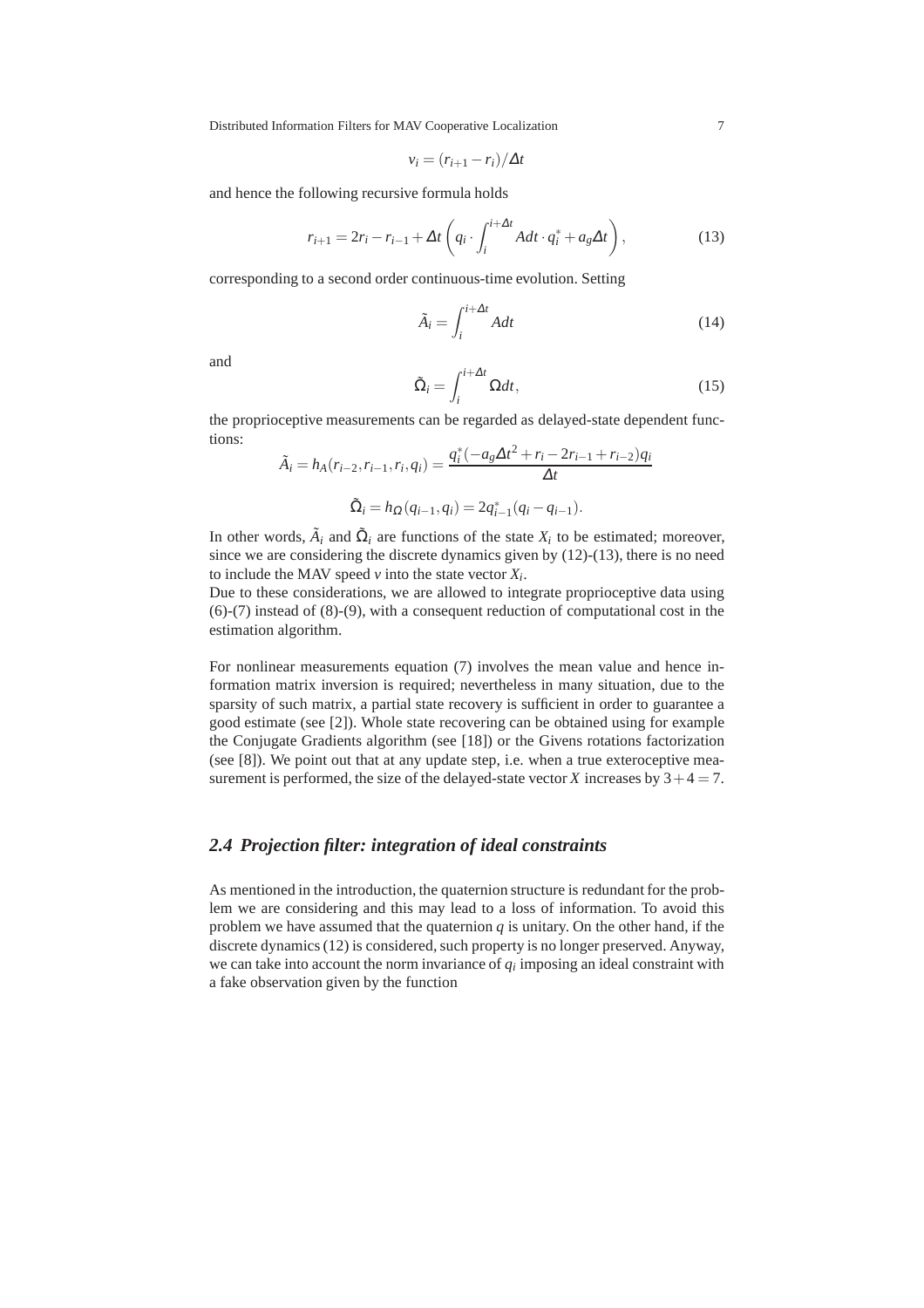8 Andrea Cristofaro, Alessandro Renzaglia and Agostino Martinelli

$$
h_0(q) = 1 - q_t^2 + q_x^2 + q_y^2 + q_z^2;
$$

in other words, we can regard the norm constraint as the measurement

$$
z_i = h_0(q_i) = 0.
$$

Integration of such fake measurement can be performed with the projection filter (see [14]).

## **3 The Cooperative Case**

#### *3.1 The System*

We consider now a fleet of  $N > 1$  MAVs, each one having the characteristics described in Section 2. Let us denote by  $(r^{(k)}, q^{(k)})$  the coordinates of the *k*-th MAV; the discrete dynamics is given by

$$
r_{i+1}^{(k)} = 2r_i^{(k)} - r_{i-1}^{(k)} + \Delta t \left( q_i^{(k)} \cdot \int_i^{i+\Delta t} A^{(k)} dt \cdot (q_i^{(k)})^* + a_g \Delta t \right) \tag{16}
$$

$$
q_{i+1}^{(k)} = q_i^{(k)} + \frac{1}{2}q_i^{(k)} \cdot \int_i^{i+\Delta t} \Omega^{(k)} dt.
$$
 (17)

Each MAV, in addition to the measurement model (4), may perform relative observation; the general multi robot observation equation can be written as

$$
z_i^{(k)} = h^{(k)}(r_i^{(1)}, q_i^{(1)}, \dots, r_i^{(k)}, q_i^{(k)}, \dots, r_i^{(N)}, q_i^{(N)}).
$$
\n(18)

Simple and common examples of relative observations are distance measures. If the *k*-th MAV measures its own distance from the *j*-th MAV, the observation is given by

$$
z_i^{(k)} = (r_{i,x}^{(k)} - r_{i,x}^{(j)})^2 + (r_{i,y}^{(k)} - r_{i,y}^{(j)})^2 + (r_{i,z}^{(k)} - r_{i,z}^{(j)})^2.
$$

### *3.2 The Distributed EIF*

In [1] it is shown that delayed-states allow to distribute the estimation process over the entire MAVs network. In particular the authors explain how to recover the global belief from the local belief of each network node and remark that the same operation with standard (non delayed) states is not possible at all. We will follow a similar approach, with a slightly different communication and data fusion algorithm.

When the exploration starts, each MAV begins to integrate the information provided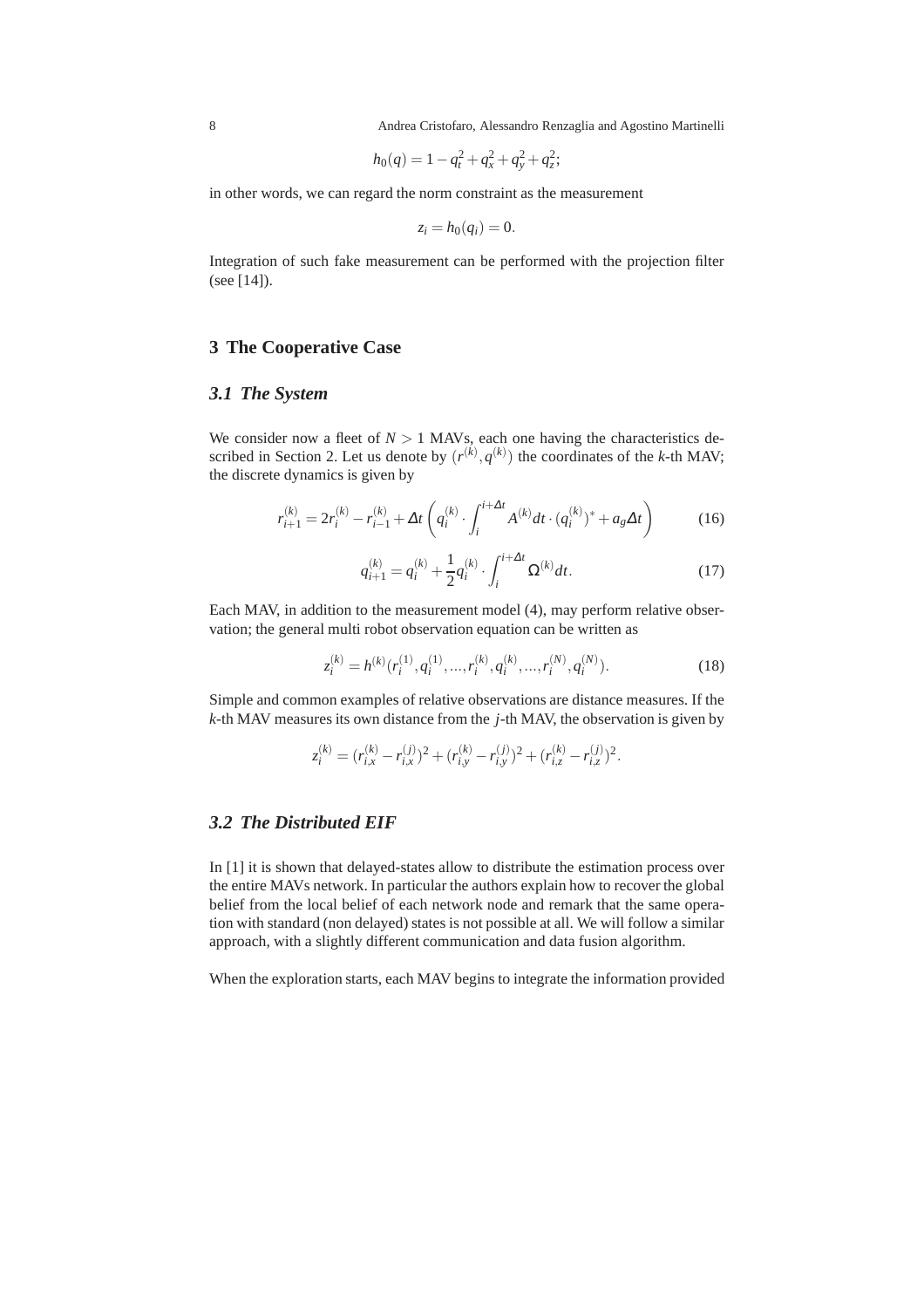by its own sensors by equation (6)-(7) as described before. In particular for any measurement, the incoming data are stored in the bottom-right block of the information matrix and, as a consequence, in the last entries of the information vector:

$$
\Sigma_{i-1} \to \Sigma_i = \begin{pmatrix} \Sigma_{i-1} & 0^{7(i-1)\times 7} \\ 0^{7\times 7(i-1)} & 0^{7\times 7} \end{pmatrix} + \begin{pmatrix} 0^{7(i-3)\times 7(i-3)} & 0^{7(i-3)\times 21} \\ 0^{21\times 7(i-3)} & \Sigma_{obs} \end{pmatrix}
$$

$$
\xi_{i-1} \to \xi_i = \begin{pmatrix} \xi_{i-1} \\ 0^{7\times 1} \end{pmatrix} + \begin{pmatrix} 0^{7(i-3)\times 1} \\ \xi_{obs} \end{pmatrix}.
$$

Suppose that after  $i_1$  updating time-steps for the  $j_1$ -th MAV and  $i_2$  steps for the  $j_2$ th MAV a relative measurement occurs and for sake of simplicity suppose that  $j_1$  < *j*2. Each MAV has to increase the size of the information matrix and information vector in order to store the new data. The process is carried out following the steps described below:

1. *State augmentation*. The states of the two MAVs are increased in order to have the same size  $7(i_1 + i_2)$ ; this can be done adding a suitable number of zeros in the information matrix and information vector.

$$
\Sigma_{(j_1),i_1} \to \begin{pmatrix} \Sigma_{(j_1),i_1} & 0^{7i_1 \times 7i_2} \\ 0^{7i_2 \times 7i_1} & 0^{7i_2 \times 7i_2} \end{pmatrix}, \quad \xi_{(j_1),i_1} \to \begin{pmatrix} \xi_{(j_1),i_1} \\ 0^{7i_2 \times 1} \end{pmatrix}
$$

$$
\Sigma_{(j_2),i_2} \to \begin{pmatrix} 0^{7i_1 \times 7i_1} & 0^{7i_1 \times 7i_2} \\ 0^{7i_2 \times 7i_1} & \Sigma_{(j_2),i_2} \end{pmatrix}, \quad \xi_{(j_2),i_2} \to \begin{pmatrix} 0^{7i_1 \times 1} \\ \xi_{(j_2),i_2} \end{pmatrix}
$$

2. *Relative estimation*. The information from relative observations are integrated using the standard update equations (6)-(7). Correlation between the estimates on the last poses of the MAVs may appear, so that the updated matrices may be not block-diagonal.

$$
\Sigma_{(j_1),i_1} \to \begin{pmatrix} \Sigma_{(j_1),i_1} & * \\ * & * \end{pmatrix}, \quad \xi_{(j_1),i_1} \to \begin{pmatrix} \xi_{(j_1),i_1} \\ * & \end{pmatrix}
$$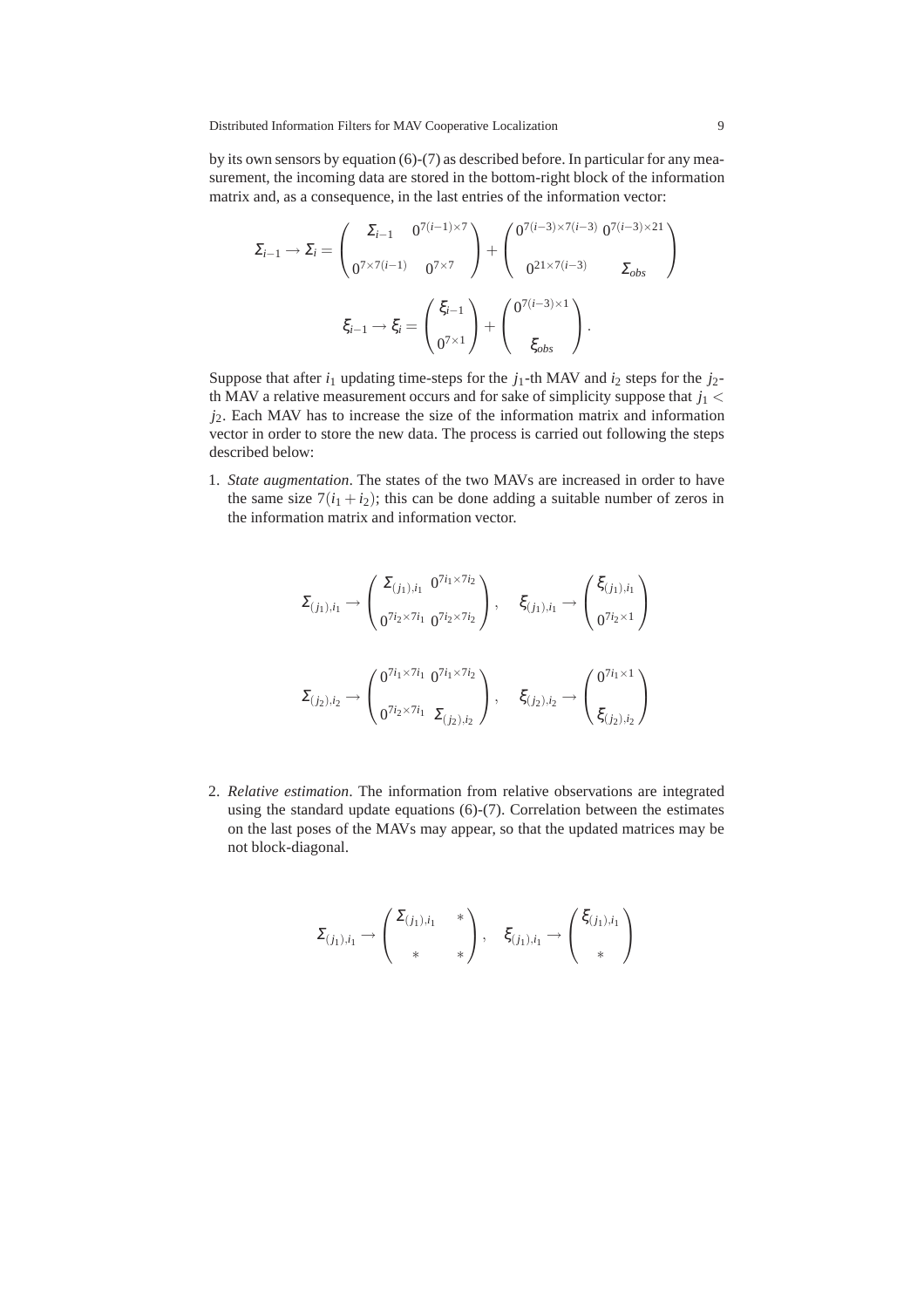10 Andrea Cristofaro, Alessandro Renzaglia and Agostino Martinelli

$$
\Sigma_{(j_2),i_2} \longrightarrow \begin{pmatrix} * & * \\ * & \Sigma_{(j_2),i_2} \end{pmatrix}, \quad \xi_{(j_2),i_2} \longrightarrow \begin{pmatrix} * \\ \xi_{(j_2),i_2} \end{pmatrix}
$$

3. *Data fusion*. A communication is established between the MAVs and they exchange their stored data. The data fusion scheme is a non negligible theoretical issue: as a matter of fact, if the process is carried out taking simply the sum of the contributions from each MAV, estimation errors may arise due to adding several times the same information. Following [1], we have adopted a fusion algorithm based on a convex combination of the data:

$$
\begin{array}{ll}\Sigma_{(j_1),i_1} \to \omega \Sigma_{(j_1),i_1} + (1 - \omega) \Sigma_{(j_2),i_2}, & \xi_{(j_1),i_1} \to \omega \xi_{(j_1),i_1} + (1 - \omega) \xi_{(j_2),i_2} \\
& \\ \Sigma_{(j_2),i_2} \to (1 - \omega) \Sigma_{(j_1),i_1} + \omega \Sigma_{(j_2),i_2}, & \xi_{(j_2),i_2} \to (1 - \omega) \xi_{(j_1),i_1} + \omega \xi_{(j_2),i_2}\n\end{array}
$$

As proved in [7], for any  $0 < \omega < 1$ , the above convex combinations lead to unbiased and consistent estimates, i.e. no overconfident estimate is performed and there is no overlapping of information.

#### **4 Performance Evaluation**

In order to validate our approach we perform simulations.

## *4.1 The Simulated Environment*

The trajectories of the MAVs are generated randomly and independently one from each other. In particular, for every MAV, the motion is generated by generating randomly the linear and angular acceleration at 100*Hz*. Specifically, at each time step, the three components of the linear and the angular acceleration are generated as Gaussian independent variables with mean values  $\mu_a$  and  $\mu_{\dot{\Omega}}$  and with covariance matrices  $P_a$  and  $P_0$ . By performing many simulations we remarked that the precision of the proposed strategy is almost independent of all these parameters. The simulations provided in this section are obtained with the following settings:  $\mu_a = \mu_{\Omega} =$ 

$$
[000]^T, P_a = \begin{bmatrix} (5ms^{-2})^2 & 0 & 0 \\ 0 & 0 & 0 \\ 0 & 0 & 0 \end{bmatrix} \text{ and } P_{\Omega} = \begin{bmatrix} (10deg \ s^{-2})^2 & 0 & 0 \\ 0 & (10deg \ s^{-2})^2 & 0 \\ 0 & 0 & (10deg \ s^{-2})^2 \end{bmatrix}
$$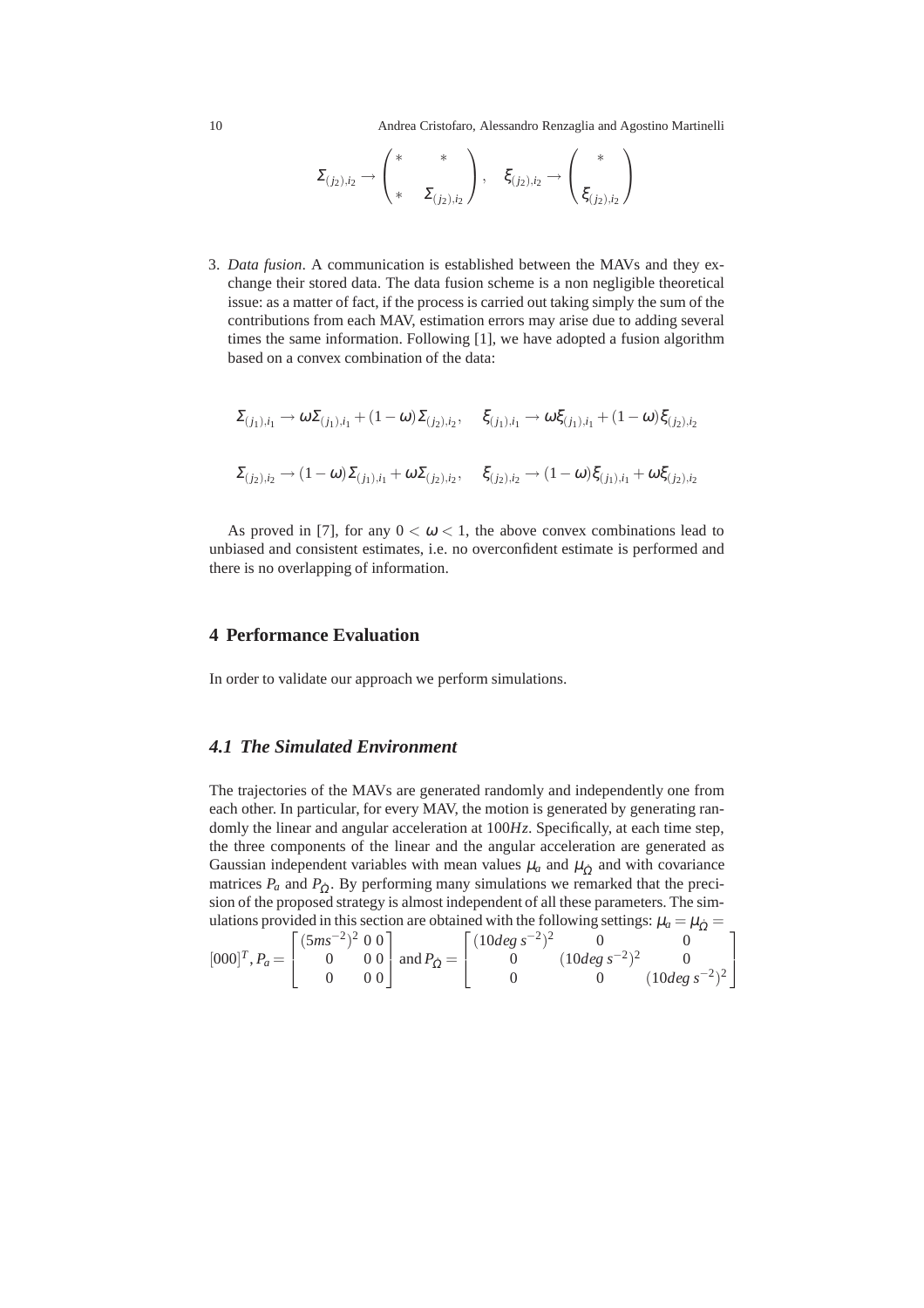We adopt many different values for the initial MAV positions orientations and speeds. We also consider different scenarios corresponding to a different number of MAVs.

Starting from the accomplished trajectories, the true angular speed and the linear acceleration are computed at each time step of 0.01*s* (respectively, at the time step *i*, we denote them with  $\Omega_i^{true}$  and  $A_i^{true}$ ). Starting from them, the IMU sensors are simulated by generating randomly the angular speed and the linear acceleration at each step according to the following:  $\Omega_i = N(\Omega_i^{true}, P_{\Omega_i})$  and  $A_i = N(A_i^{true} - A_g_i, P_{A_i})$  where *N* indicates the Normal distribution whose first entry is the mean value and the second one its covariance matrix and  $P_{\Omega_i}$  and *PAi* are the covariance matrices characterizing the accuracy of the *IMU*; finally,  $A_g$  is the gravity acceleration expressed in the local frame. In all the simulations we set both  $P_{A_i}$  and  $P_{\Omega_i}$  diagonal matrices. In the results here provided

they are set as follows:  $P_{A_i} =$  $\sqrt{ }$  $\overline{\phantom{a}}$  $(0.1ms^{-2})^2$  0 0 0  $(0.1 \text{m s}^{-2})^2$  0 0 0 (0.1*ms*<sup>-2</sup>)<sup>2</sup> 1 | and  $P_{\Omega_i}$  =  $\sqrt{ }$  $\overline{1}$  $(10deg s^{-1})^2$  0 0 0 (10*deg s*−<sup>1</sup> ) <sup>2</sup> 0 0 0 (10*deg s*−<sup>1</sup> ) 2 1 for every step *<sup>i</sup>*.

The MAVs are also equipped with GPS and range sensors. The GPS provides the position of the MAV with a Gaussian error whose covariance is a diagonal matrix and whose components are equal to 25*m* 2 . The GPS data are delivered at 5*Hz*. Finally, the range sensors provide the distances among the MAVs at 2*Hz* and the measurement errors are normally distributed with variance  $(0.01m)^2$ .

#### *4.2 Results*

We provide some of the results obtained with the previous settings and by simulating *N* MAVs. In particular, we consider the case of  $N = 3$  and  $N = 5$ . Furthermore, we consider separately the cases when the estimation is performed by only integrating the IMU data, by combining the IMU data with the GPS data and by combining all the sensor data. Finally, in order to evaluate the benefit of using the projection filter discussed in Section 2.4, we consider separately the cases when this filter is adopted and when it is not adopted.

Fig. 1a-b show the results obtained with three MAVs. The blue dots represent the ground truth. In fig. 1-a the magenta dots represent the GPS data and the black circles the trajectories estimated by only integrating the IMU data. It is clear that both IMU and GPS are very noisy and cannot be used separately to estimate the MAV trajectories. In fig. 1-b the green dots represent the trajectories estimated by fusing the IMU data and the GPS data with our proposed approach (EIF and projection filter). Finally, the red dots represent the result obtained by also fusing the range measurements. We remarked that the use of the range measurements further reduce the error. In particular, for the simulation in fig. 1a-b the position error averaged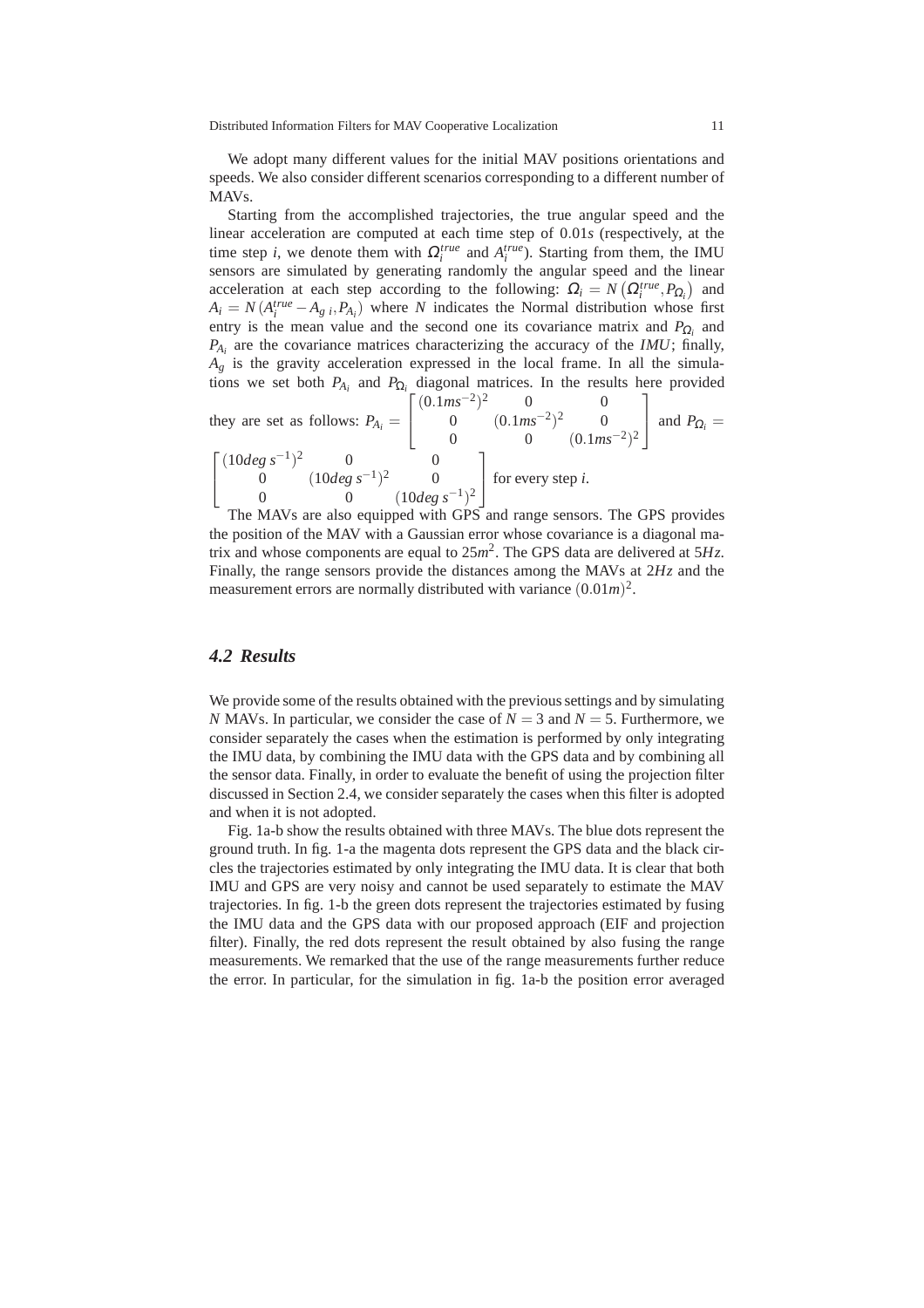on all the three MAV and on all the time steps is equal to 0.6*m* without the range measurements and 0.45*m* with them. As expected, this improvement is still larger by increasing the number of MAVs (see for instance [17]). In fig. 1c-d the results obtained by using 5 MAVs is shown. The position error obtained by also fusing the range measurements reduces to 0.2*m*.

Fig. 2 shows the benefit of using the Projection filter discussed in Section 2.4. In particular, in fig. 2a the red circles represent the trajectories estimated by fusing all the sensor data and by running the Projection Filter at 5*Hz* while in fig. 2b the red circles represent the trajectories estimated without the use of the Projection Filter. As in the previous figures, the ground truth is represented with blue dots and the black dots represent the trajectories obtained by a simple integration of the IMU data.



Fig. 1- Blue points represent true MAVs trajectories, black circles are the trajectories with only odometric estimates, magenta stars are the GPS data, green stars are the trajectory estimates without taking into account relative observations and red circles are the estimates with the complete distributed EIF. Figures (1a)-(1b) are the simulation of 3-MAV scenario, while in Figures (1c)-(1d) is plotted the evolution of a 5-MAV system.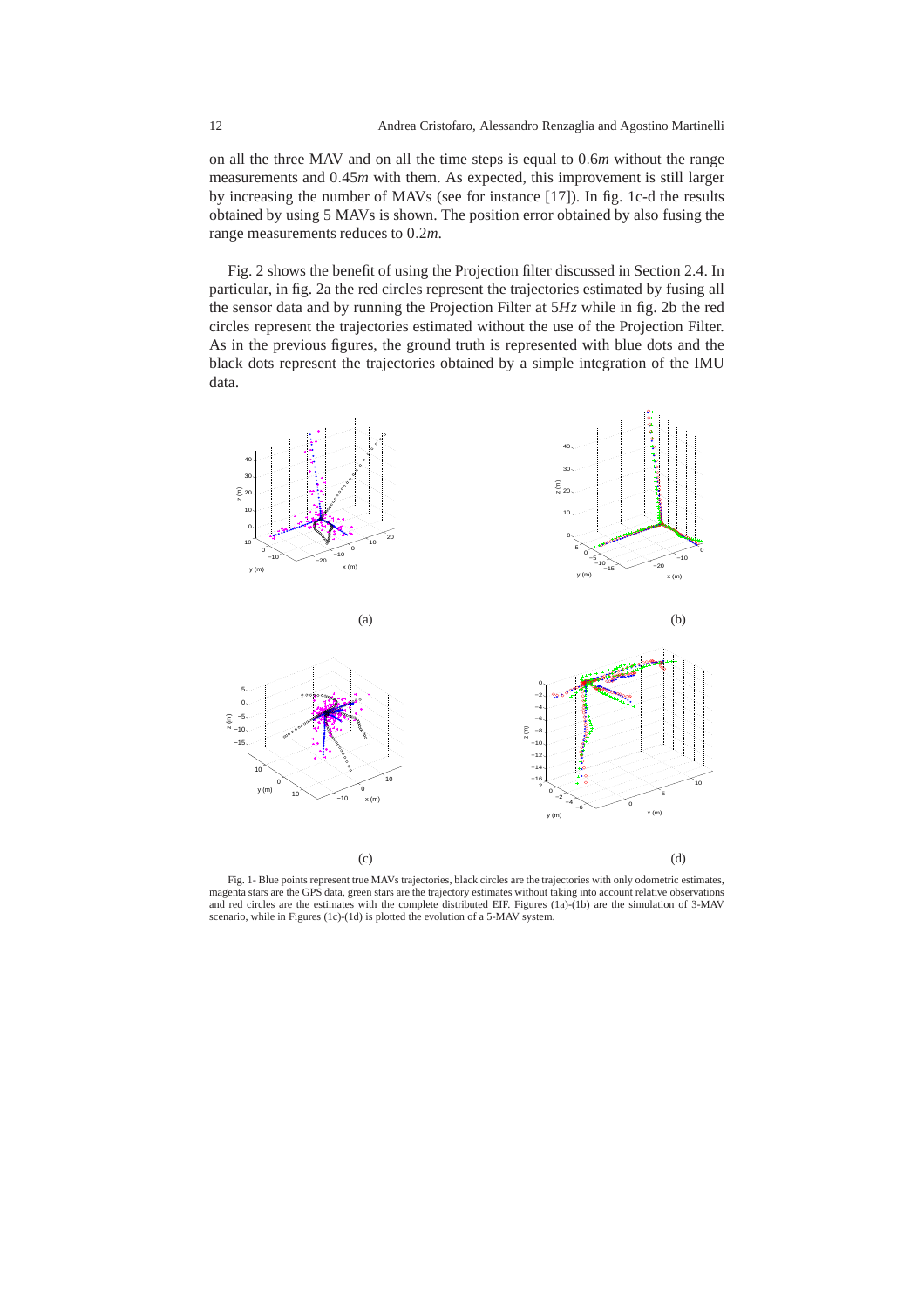

Fig. 2 - Blue points represent true MAVs trajectories, black circles are the estimated trajectories via odometry and red circles are the estimated trajectories with the EIF. Figure (2a) represents the simulation of a 3-MAV system; Figure (2b) represents the same scenario without taking into account the information provided by the projection filter.

# **5 Conclusions**

In this paper we have discussed an approach to perform cooperative localization of a team of micro aerial vehicles equipped with inertial sensors (one accelerometer and one gyroscope) and exteroceptive sensors (GPS and range sensors). The approach is based on an Extended Information Filter whose implementation is distributed over the team members.

Two original contributions have been introduced. The former consists of a simple trick which allowed us to avoid the equations which characterize the prediction phase of the extended information filter. In particular, the information contained in the data provided by the inertial sensors is exploited by using the equations which characterize the perception step of the EIF. This allowed us to easily distributing the entire estimation process over all the team members. The latter contribution is the use of a projection filter which allowed exploiting the information contained in the geometrical constraints which arise as soon as the MAV orientations are characterized by unitary quaternions.

The performance of the proposed approach was evaluated by using synthetic data.

**Acknowledgment:** The research leading to these results has received funding from the European Community's Seventh Framework Programme (FP7/2007-2013) under grant agreement n. 231855 (sFly).